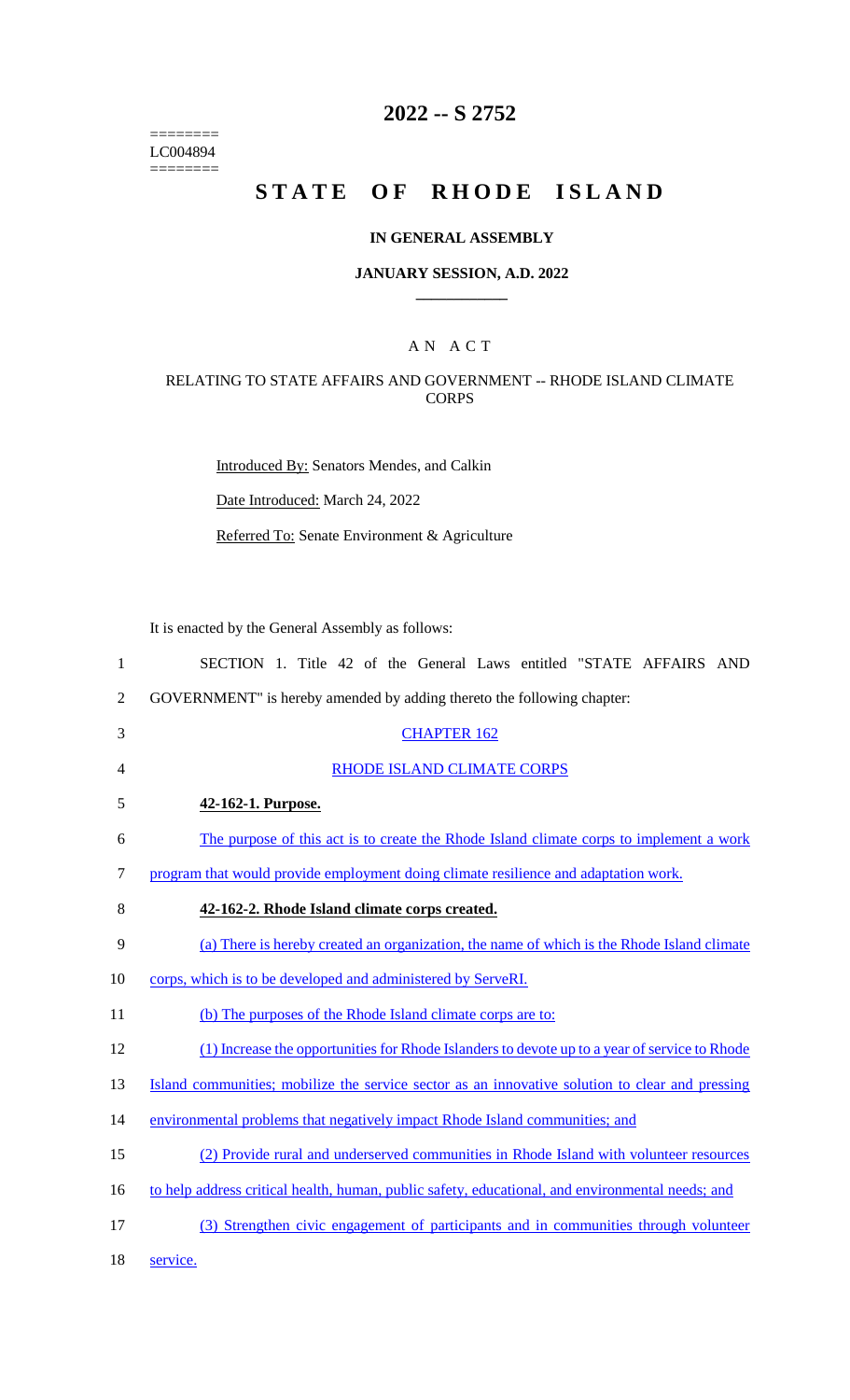| $\mathbf{1}$   | 42-162-3. Definitions.                                                                              |
|----------------|-----------------------------------------------------------------------------------------------------|
| $\overline{2}$ | Definitions. As used in this chapter:                                                               |
| 3              | (1) "Corps member" means an individual who is at least eighteen (18) years of age and               |
| 4              | who has committed to not more than twelve (12) months of full-time, part-time, or flex-time service |
| 5              | in the Rhode Island climate corps.                                                                  |
| 6              | (2) "Program host" means a state entity, municipality, or nonprofit organization located or         |
| 7              | with a physical presence in Rhode Island that has committed to hosting corps members through the    |
| 8              | Rhode Island climate corps.                                                                         |
| 9              | (3) "ServeRI" means the Rhode Island commission for national and community service, as              |
| 10             | required under section 201 of the National and Community Service Trust Act of 1993 and              |
| 11             | authorized by the Rhode Island general assembly, pursuant to section 1 of chapter 395 of the 2017   |
| 12             | public laws, entitled, "The Rhode Island Commission for National Community Service."                |
| 13             | 42-162-4. Program host eligibility and duties.                                                      |
| 14             | (a) The following conditions shall apply to the Rhode Island climate corps:                         |
| 15             | (1) ServeRI may provide funding to eligible program hosts that have experience                      |
| 16             | administering national service grants and engaging Rhode Islanders in formal service programs in    |
| 17             | order to enable those hosts to support corps members and undertake eligible projects.               |
| 18             | (2) Program hosts that receive funding from ServeRI through the Rhode Island climate                |
| 19             | corps shall use the funding received to meet costs incurred by hosting and supporting corps         |
| 20             | members in their service who are participating in eligible projects.                                |
| 21             | (3) Corps members shall be the responsibility of their program hosts and shall not be               |
| 22             | employees, or considered to be employees, of the State of Rhode Island for any purpose throughout   |
| 23             | the duration of their service.                                                                      |
| 24             | (4) ServeRI and program hosts shall, to the extent practicable, ensure that corps members           |
| 25             | are placed in projects that match their interests, geographic constraints, skills, and abilities.   |
| 26             | (5) Program hosts shall seek to enroll as corps members individuals who reflect the                 |
| 27             | diversity of gender, racial, ethnic, sexual, social, and disability status of Rhode Islanders.      |
| 28             | (6) Project eligibility shall be determined by ServeRI and may include weatherization,              |
| 29             | environmental restoration, and other climate-related projects. Innovative strategies and            |
| 30             | partnerships are encouraged.                                                                        |
| 31             | (b) In administering the Rhode Island climate corps, ServeRI shall coordinate with                  |
| 32             | appropriate organizations in the served communities, shall explore service-based solutions that     |
| 33             | build community capacity to combat climate change, and may engage with existing national service    |
| 34             | programs.                                                                                           |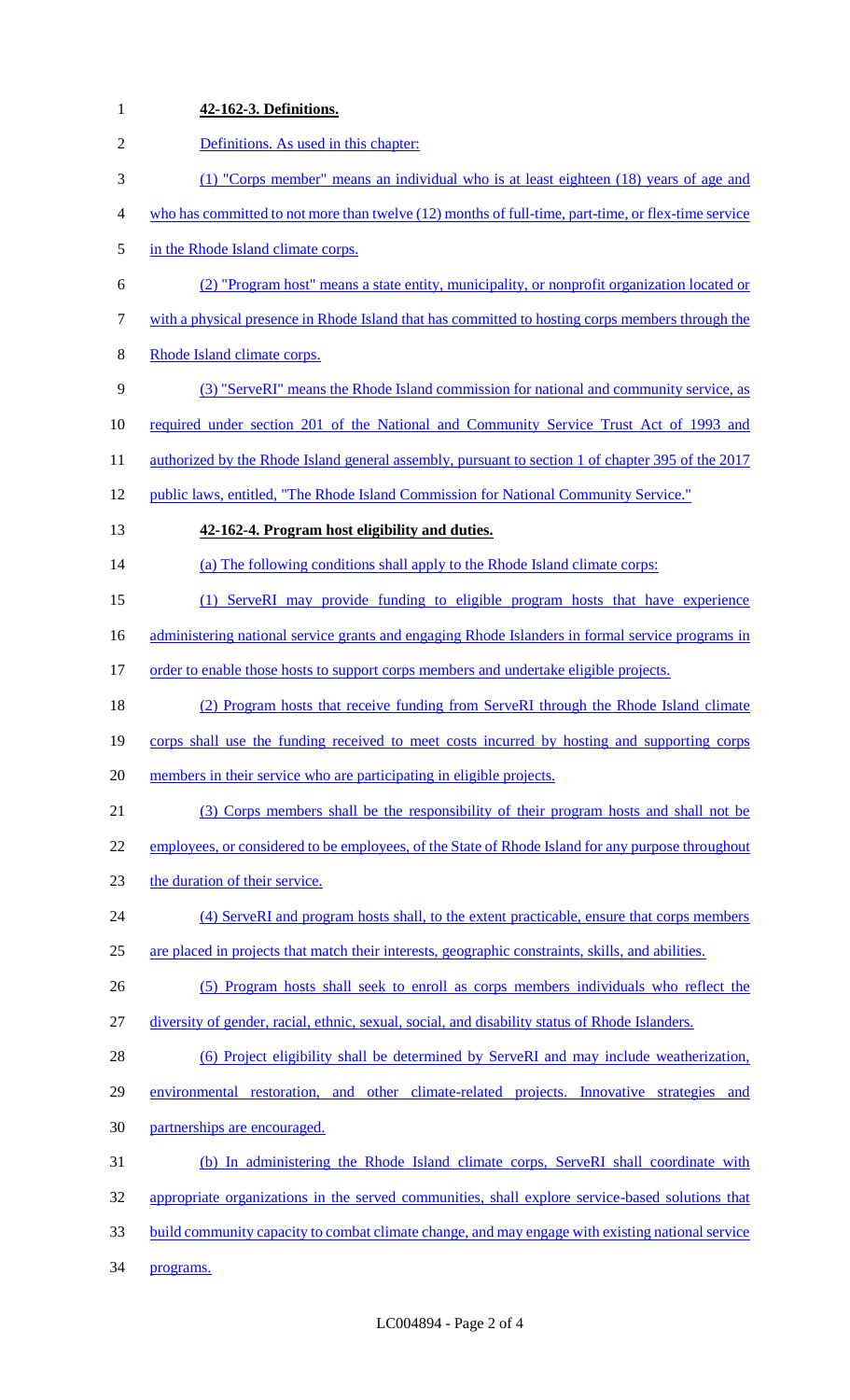- 1 **42-162-5. Report.**
- 2 On or before April 1 annually, ServeRI shall report to the general assembly on the Rhode
- 3 Island climate corps.
- 4 **42-162-6. Appropriation.**
- 5 The sum of five million dollars (\$5,000,000) is appropriated from the general fund to
- 6 ServeRI in fiscal year 2023 for the purpose of administering the Rhode Island climate corps.
- 7 **42-162-7. Climate corps membership goals.**
- 8 Within one hundred eighty (180) days following the passage of this act, ServeRI shall seek
- 9 to establish in 2024 the first class of corps members.
- 10 SECTION 2. This act shall take effect upon passage.

======== LC004894 ========